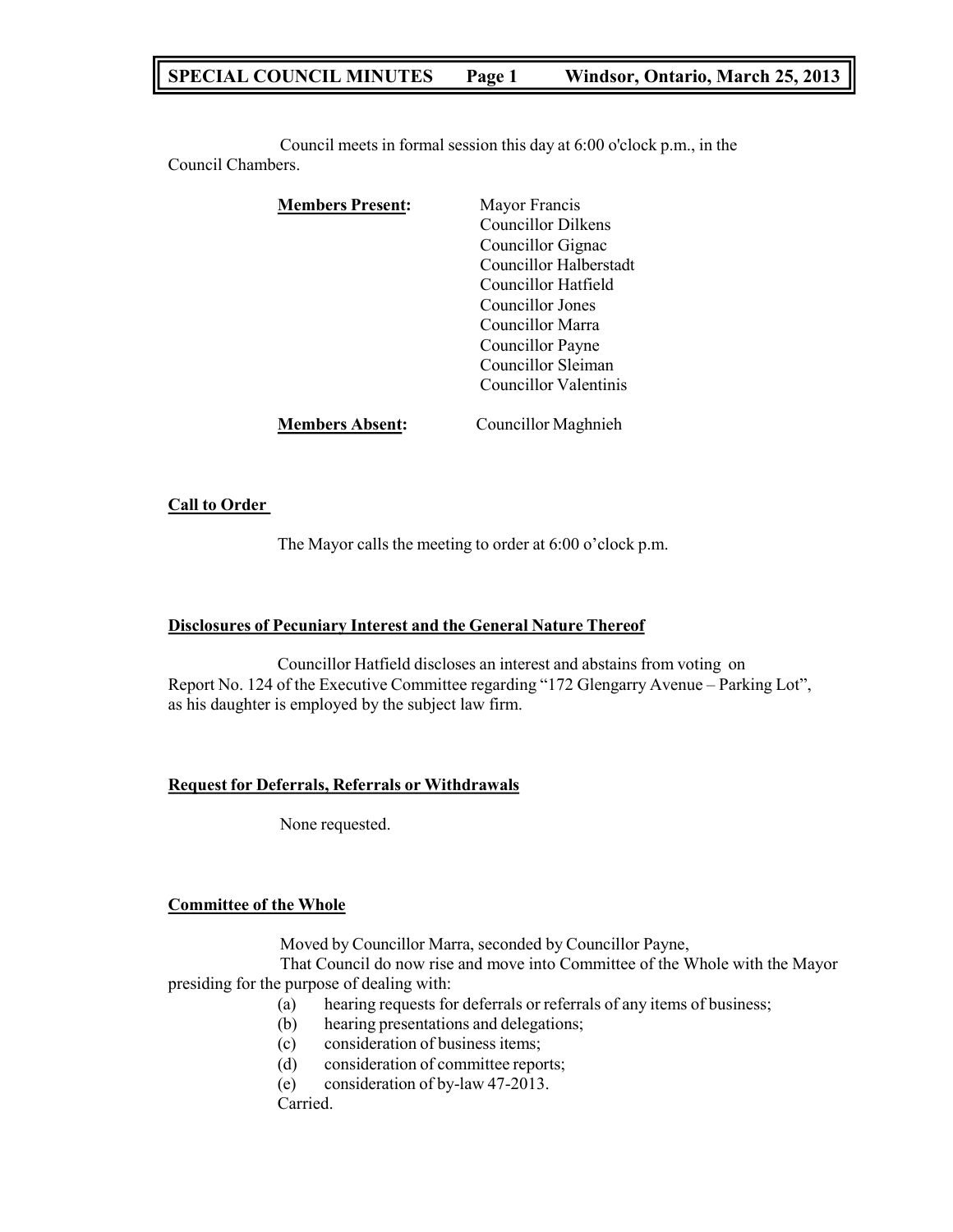# **SPECIAL COUNCIL MINUTES Page 2 Windsor, Ontario, March 25, 2013**

#### **DELEGATIONS**

#### **Report No. 124 of the Executive Committee (172 Glengarry Avenue – parking lot)**

#### **Fezan Khalil, articling student representing 1818758 Ontario Inc.**

Fezan Khalil, articling student representing 1818758 Ontario Inc., appears before Council and is available for questions regarding "172 Glengarry Avenue – parking lot".

Report Number 16408 ZB/10384

(For final disposition of this matter, see **M106-2013** in Schedule "A" attached hereto.)

| <b>Executive Committee</b> |                |                                                                 |
|----------------------------|----------------|-----------------------------------------------------------------|
| No.                        |                | <b>Description</b>                                              |
|                            | Report No. 122 | Angela Marazita - First Canadian woman to receive the Certified |
|                            |                | Public Fleet Professional designation (CPFP)                    |
| $\mathcal{D}$              | Report No. 123 | <b>Information Technology Project Management Policy</b>         |
| 3                          | Report No. 125 | Fleet Audit Administrative Follow-up                            |
| 4                          | Report No. 126 | Can-Am Urban Native Non-Profit Homes (Windsor) Inc. - Request   |
|                            |                | for Annual Tax Abatement Grant                                  |
|                            | Report No. 127 | Acceptable Use Policy – Update                                  |
| 6                          | Report No. 128 | 2012 KPMG Audit Planning Report                                 |

#### **Consideration of Committee Reports**

(For final disposition of these matters see Schedule "A" attached hereto.)

#### **By-law**

Moved by Councillor Halberstadt, seconded by Councillor Hatfield, That the following By-law No. 47-2013, be introduced and read a

first and second time:

47-2013 "A BY-LAW TO CONFIRM THE PROCEEDINGS OF THE COUNCIL OF THE CORPORATION OF THE CITY OF WINDSOR AT ITS MEETING HELD ON THE TWENTY-FIFTH OF MARCH, 2013"

Carried.

#### **Formal Session**

Moved by Councillor Jones, seconded by Councillor Marra,

That the Committee of the Whole does now rise and report to Council respecting the business items considered by the Committee.

1) business items listed on the Agenda (as presented)

2) by-law given first and second readings (as presented) Carried.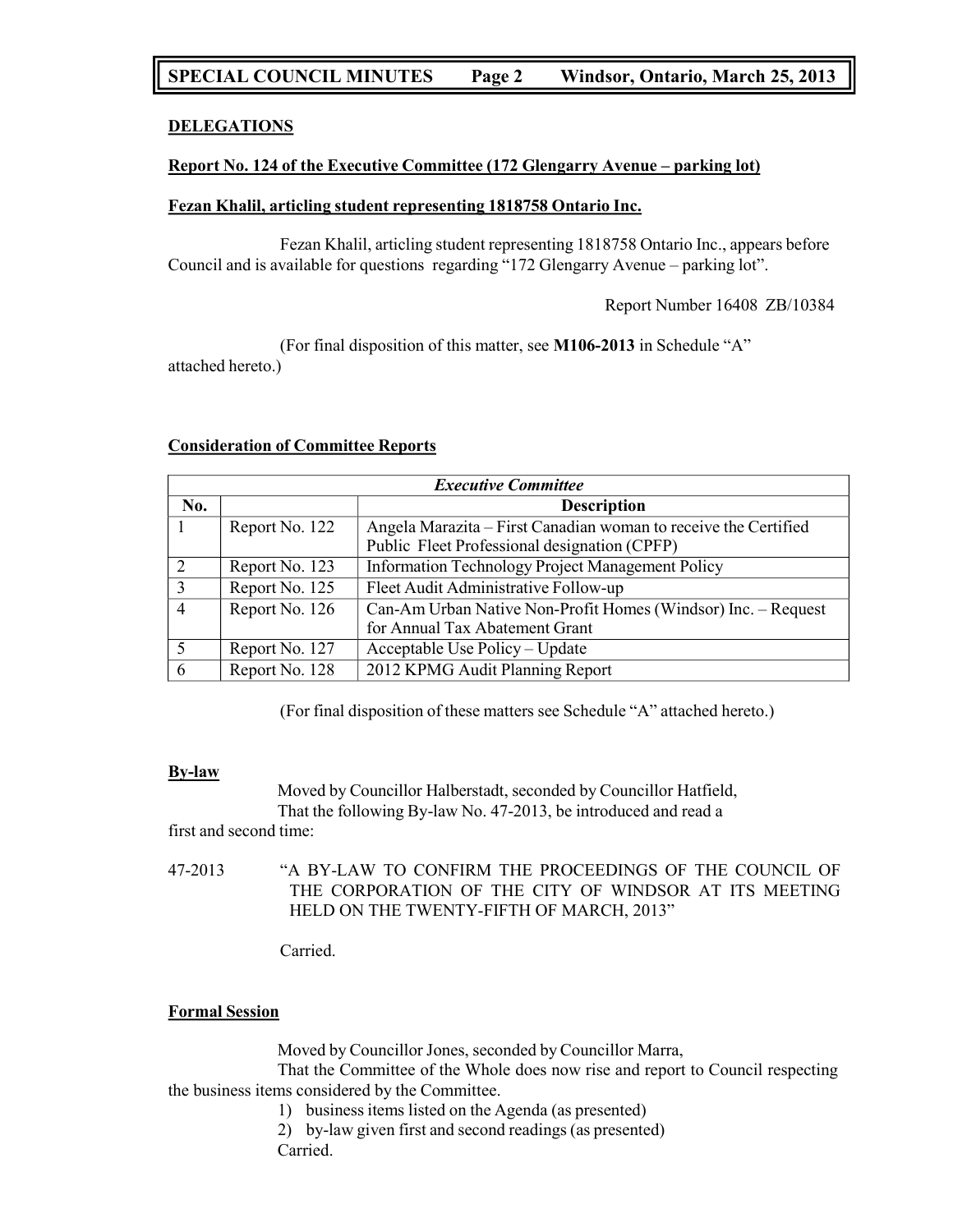# **SPECIAL COUNCIL MINUTES Page 3 Windsor, Ontario, March 25, 2013**

#### **Third Reading of By-law**

Moved by Councillor Payne, seconded by Councillor Sleiman, That By-Law No. 47-2013, having been read a first and second time be now read a third time and finally passed and that the Mayor and Clerk **BE AUTHORIZED** to sign and seal the same notwithstanding any contrary provision of the Council. Carried.

### **Adjournment**

Moved by Councillor Valentinis, seconded by Councillor Dilkens, That this Council meeting stand adjourned until the next regular meeting of Council or at the call of the Mayor.

Carried.

Accordingly, the meeting is adjourned at 6:01 o'clock p.m.

**MAYOR**

### **CITY CLERK**

### **THIS IS A DRAFT COPY**

### **DEPUTY CITY CLERK/SENIOR MANAGER OF COUNCIL SERVICES**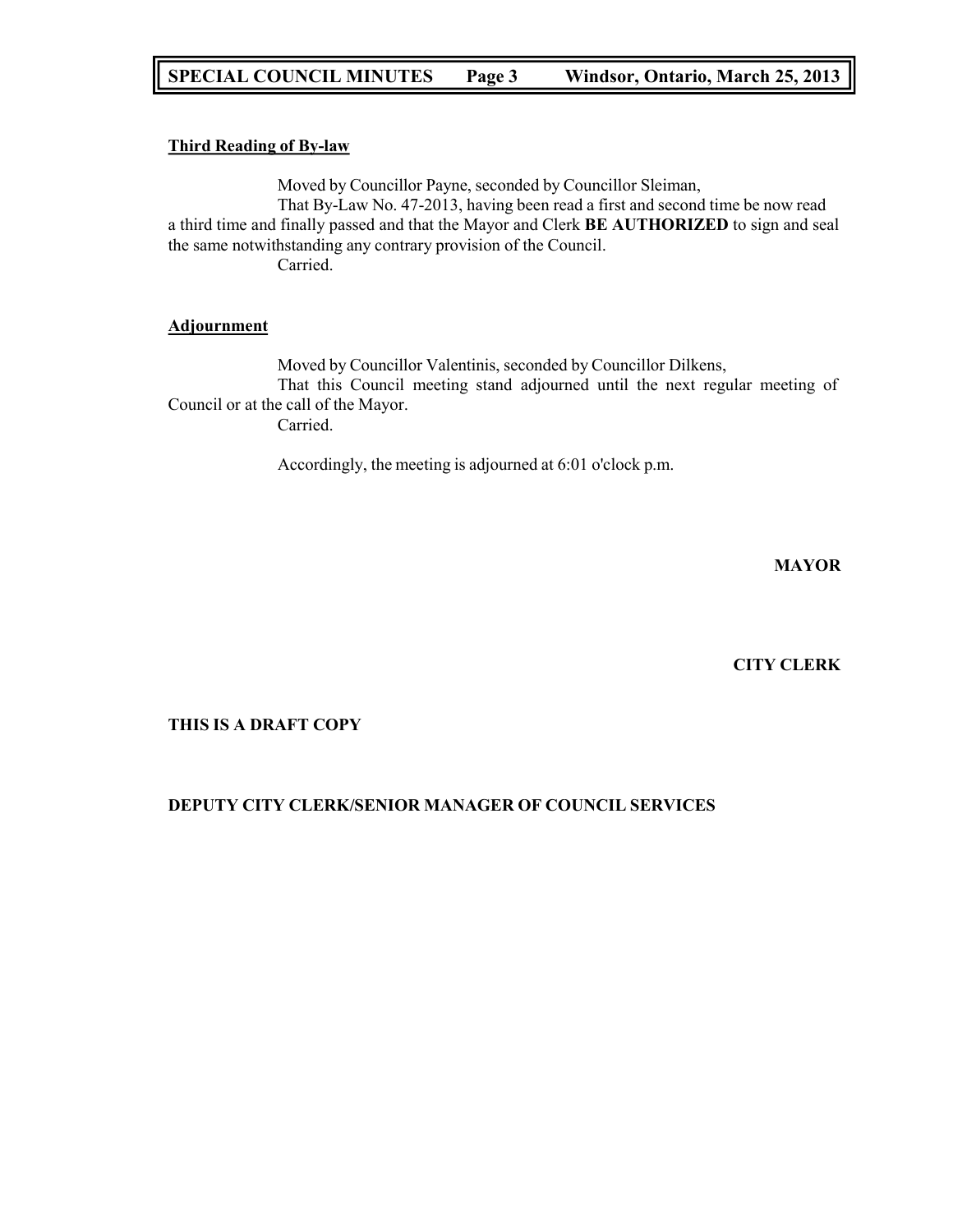## **SPECIAL COUNCIL MINUTES Page 4 Windsor, Ontario, March 25, 2013**

Moved by Councillor Dilkens, seconded by Councillor Gignac,

**M104-2013** That **Report No. 122 of the Executive Committee of Council** of its meeting held February 25, 2013 regarding "Angela Marazita – First Canadian woman to receive the Certified Public Fleet Professional designation (CPFP)" **BE ADOPTED** as presented. Carried.

Report Number 16324 APR2013

Moved by Councillor Dilkens, seconded by Councillor Gignac,

**M105-2013** That **Report No. 123 of the Executive Committee of Council** of its meeting held February 25, 2013 regarding "Information Technology Project Management Policy" **BE ADOPTED** as presented.

Carried.

Report Number 16374 SI2013

Moved by Councillor Dilkens, seconded by Councillor Sleiman,

**M106-2013** That **Report No. 124 of the Executive Committee of Council** of its meeting held February 25, 2013 regarding "172 Glengarry Avenue – Parking Lot" **BE ADOPTED** as presented.

Carried.

Councillor Hatfield discloses an interest and abstains from voting on this matter.

Report Number 16408 ZB/10384

Moved by Councillor Dilkens, seconded by Councillor Gignac,

**M107-2013** That **Report No. 125 of the Executive Committee of Council** of its meeting held February 25, 2013 regarding "Fleet Audit Administrative Follow-up" **BE ADOPTED** as presented.

Carried.

Report Number 16326 SW/9996

Moved by Councillor Dilkens, seconded by Councillor Gignac,

**M108-2013** That **Report No. 126 of the Executive Committee of Council** of its meeting held February 25, 2013 regarding "Can-Am Urban Native Non-Profit Homes (Windsor) Inc. – Request for Annual Tax Abatement Grant" **BE ADOPTED** as presented.

Carried.

Report Number 16409 GH/6905

Moved by Councillor Dilkens, seconded by Councillor Gignac,

**M109-2013** That **Report No. 127 of the Executive Committee of Council** of its meeting held February 25, 2013 regarding "Acceptable Use Policy – Update" **BE ADOPTED** as presented.

Carried.

Report Number 16405 SI2013

Moved by Councillor Dilkens, seconded by Councillor Gignac,

**M110-2013** That **Report No. 128 of the Executive Committee of Council** of its meeting held February 25, 2013 regarding "2012 KPMG Audit Planning Report" **BE ADOPTED** as presented.

Carried.

Report Number 16328 AF2013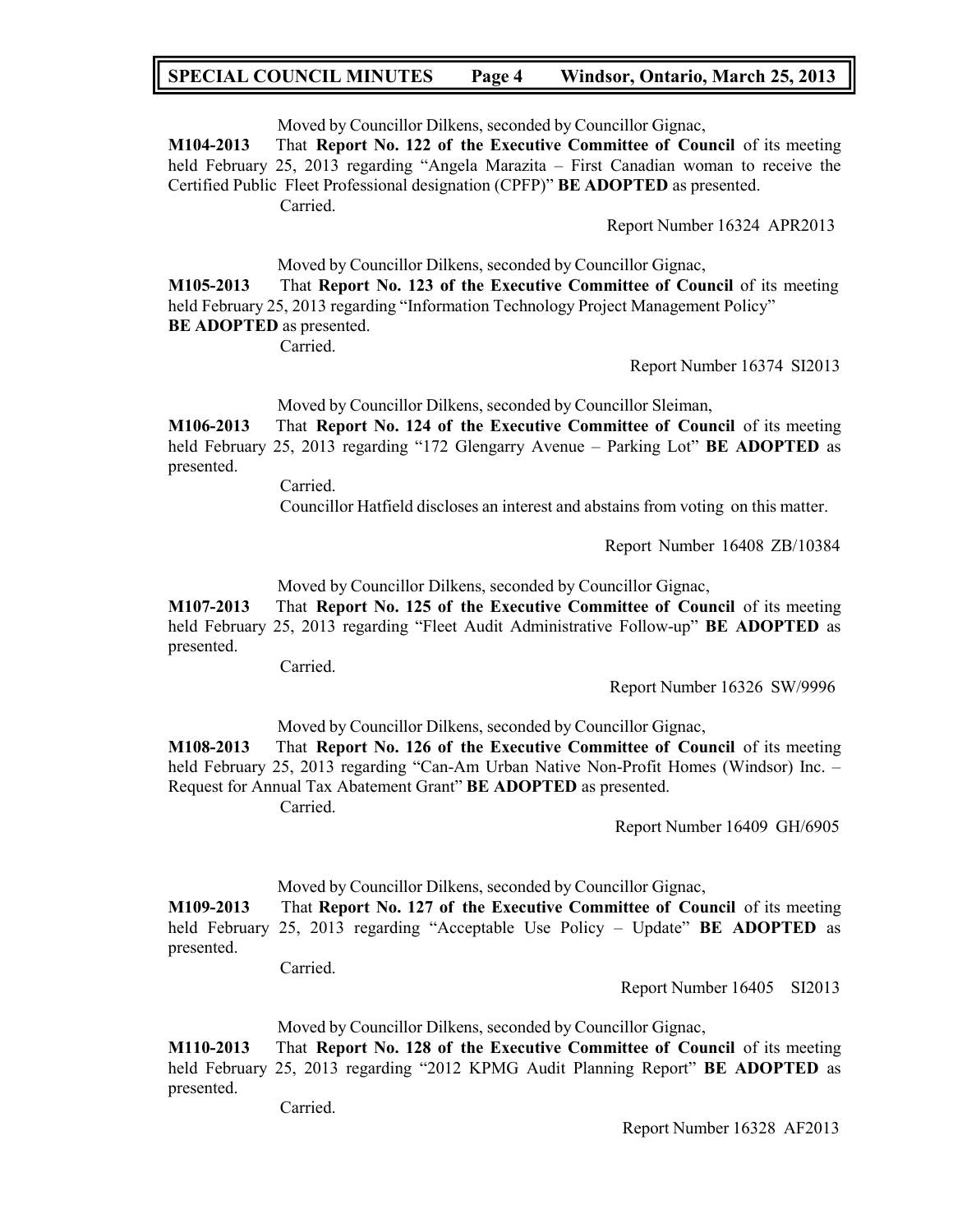# **SPECIAL COUNCIL MINUTES Page 5 Windsor, Ontario, March 25, 2013**

## **Adopted by Council at its meeting held March 25, 2013 [M104-2013] /AA** Windsor, Ontario March 25, 2013

## **REPORT NO. 122** of the **EXECUTIVE COMMITTEE** of its meeting held February 25, 2013

| <b>Members Present:</b> | <b>Mayor E. Francis</b>          |
|-------------------------|----------------------------------|
|                         | <b>Councillor D. Dilkens</b>     |
|                         | <b>Councillor J. Gignac</b>      |
|                         | <b>Councillor A. Halberstadt</b> |
|                         | <b>Councillor P. Hatfield</b>    |
|                         | <b>Councillor R. Jones</b>       |
|                         | <b>Councillor B. Marra</b>       |
|                         | <b>Councillor H. Payne</b>       |
|                         | <b>Councillor E. Sleiman</b>     |
|                         | <b>Councillor F. Valentinis</b>  |

The following recommendation of the Executive Committee **BE APPROVED** as follows:

Moved by Councillor Dilkens, seconded by Councillor Jones,

**THAT** City Council **RECEIVE FOR INFORMATION** this report recognizing the Corporation's Fleet Manager, Angela Marazita, as the first Canadian woman to achieve the designation of Certified Public Fleet Professional ("CPFP").

Carried.

### **Livelink #16324, APR2013**

**Clerk's Note**: The administrative report authored by the Executive Director of Operations dated February 11, 2013 entitled "*Angela Marazita – First Canadian woman to receive the Certified Public Fleet Professional designation (CPFP*)" is *attached* as background information.

**CHAIRPERSON**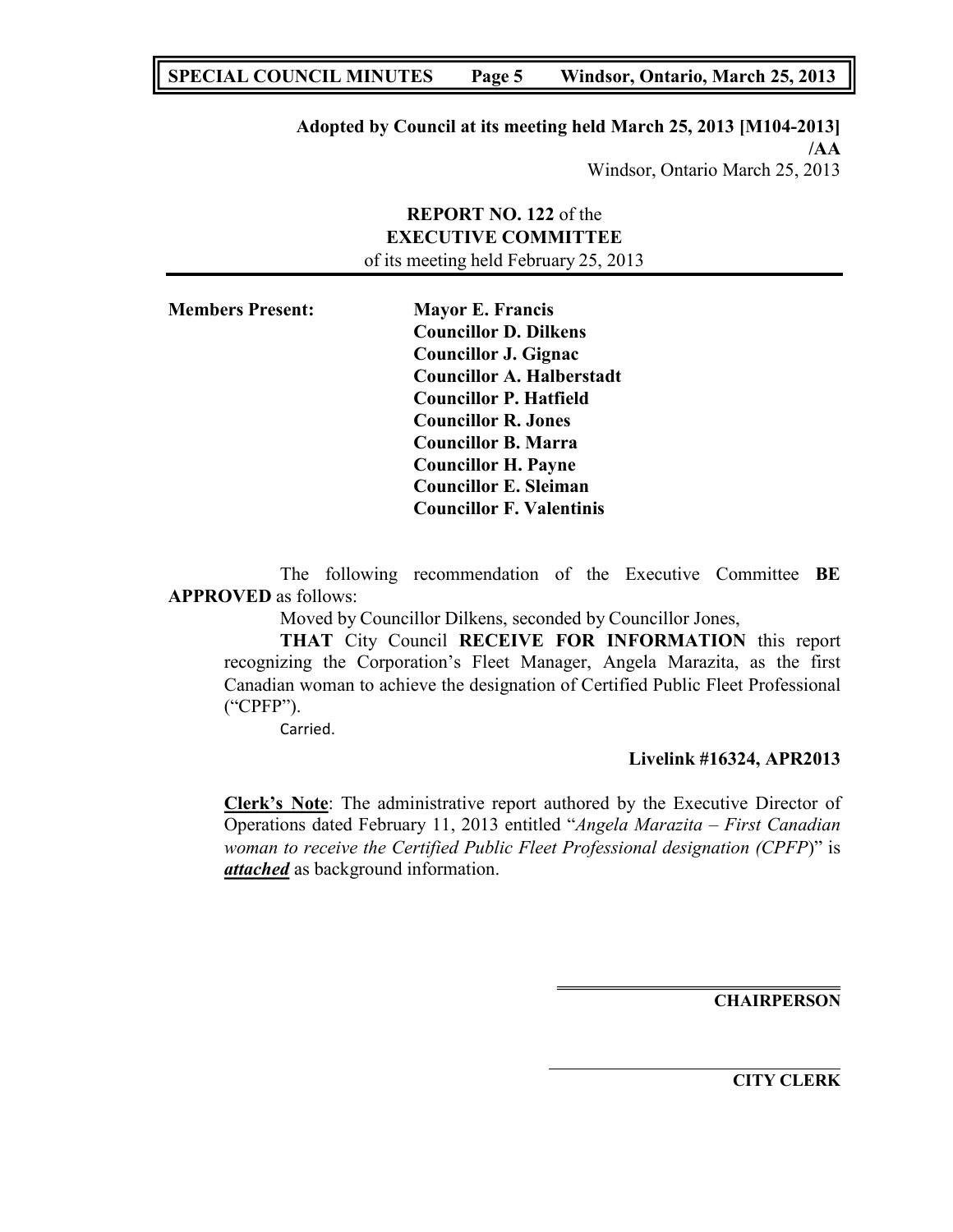# **SPECIAL COUNCIL MINUTES Page 6 Windsor, Ontario, March 25, 2013**

## **Adopted by Council at its meeting held March 25, 2013 [M105-2013] /AA** Windsor, Ontario March 25, 2013

# **REPORT NO. 123** of the **EXECUTIVE COMMITTEE** of its meeting held February 25, 2013

| <b>Members Present:</b> | <b>Mayor E. Francis</b>          |
|-------------------------|----------------------------------|
|                         | <b>Councillor D. Dilkens</b>     |
|                         | <b>Councillor J. Gignac</b>      |
|                         | <b>Councillor A. Halberstadt</b> |
|                         | <b>Councillor P. Hatfield</b>    |
|                         | <b>Councillor R. Jones</b>       |
|                         | <b>Councillor B. Marra</b>       |
|                         | <b>Councillor H. Payne</b>       |
|                         | <b>Councillor E. Sleiman</b>     |
|                         | <b>Councillor F. Valentinis</b>  |

The following recommendation of the Executive Committee **BE APPROVED** as follows:

Moved by Councillor Sleiman, seconded by Councillor Hatfield,

**THAT** the Information Technology Project Management Policy **BE RESCINDED** as the Corporate Project Management Methodology Policy M249/2011 as approved September 2011 serves as the replacement for this policy. Carried.

### **Livelink #16374, SI2013**

**Clerk's Note**: The administrative report authored by the Executive Director of Information Technology dated January 22, 2013 entitled "*Information Technology Project Management Policy*" is *attached* as background information.

**CHAIRPERSON**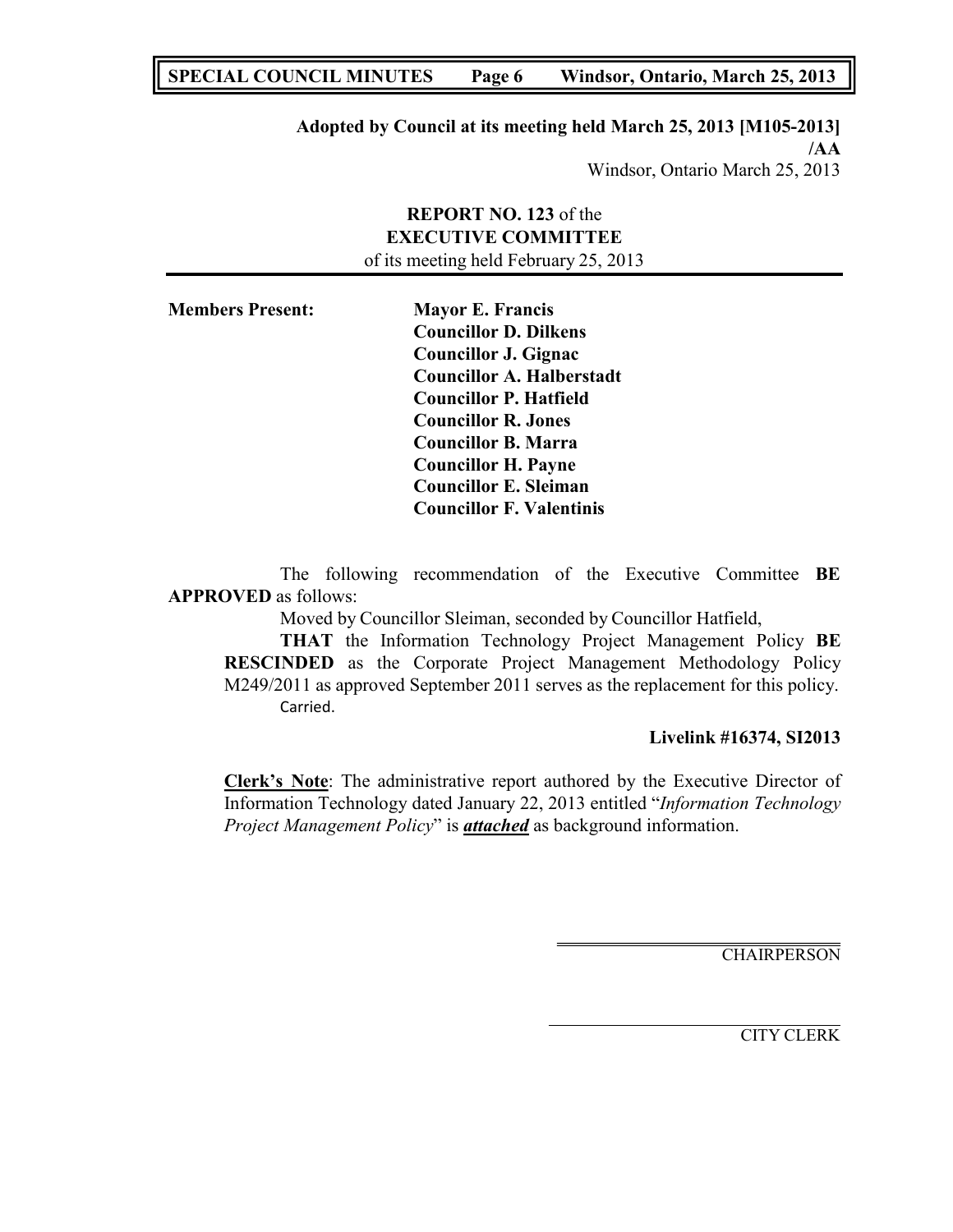# **SPECIAL COUNCIL MINUTES Page 7 Windsor, Ontario, March 25, 2013**

## **Adopted by Council at its meeting held March 25, 2013 [M106-2013] /AA** Windsor, Ontario March 25, 2013

# **REPORT NO. 124** of the **EXECUTIVE COMMITTEE** of its meeting held February 25, 2013

| <b>Members Present:</b> | <b>Mayor E. Francis</b>          |
|-------------------------|----------------------------------|
|                         | <b>Councillor D. Dilkens</b>     |
|                         | Councillor J. Gignac             |
|                         | <b>Councillor A. Halberstadt</b> |
|                         | <b>Councillor P. Hatfield</b>    |
|                         | <b>Councillor R. Jones</b>       |
|                         | <b>Councillor B. Marra</b>       |
|                         | <b>Councillor H. Payne</b>       |
|                         | <b>Councillor E. Sleiman</b>     |
|                         | <b>Councillor F. Valentinis</b>  |

The following recommendation of the Executive Committee **BE APPROVED** as follows:

Moved by Councillor Dilkens, seconded by Councillor Gignac,

**THAT** the request from Angelo Visocchi for permission to re-open the parking lot owned by Diklich Capital Corp. at 172 Glengarry Avenue **BE DENIED**.

### Carried.

Councillor Marra and Councillor Valentinis voting nay.

### **Livelink #16408, ZB/10384**

**Clerk's Note**: The administrative report authored by the Chief Building Official dated February 8, 2013 entitled "*172 Glengarry Avenue – Parking Lot*" is *attached* as background information. Also included are the comments provided by Mr. Visocchi dated February 5 and February 7, 2013.

**CHAIRPERSON**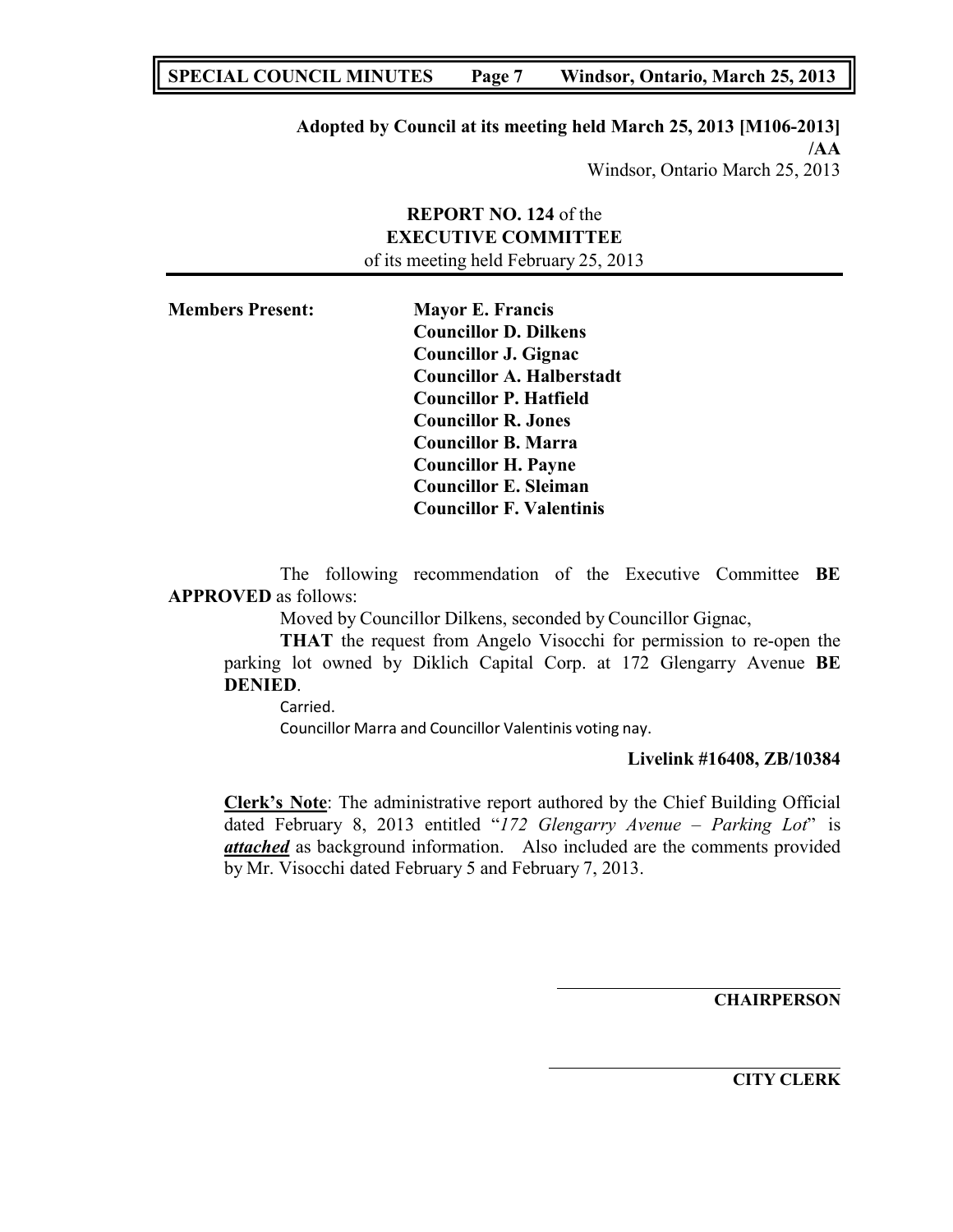# **SPECIAL COUNCIL MINUTES Page 8 Windsor, Ontario, March 25, 2013**

## **Adopted by Council at its meeting held March 25, 2013 [M107-2013] /AA** Windsor, Ontario March 25, 2013

# **REPORT NO. 125** of the **EXECUTIVE COMMITTEE** of its meeting held February 25, 2013

| <b>Members Present:</b> | <b>Mayor E. Francis</b>          |
|-------------------------|----------------------------------|
|                         | <b>Councillor D. Dilkens</b>     |
|                         | <b>Councillor J. Gignac</b>      |
|                         | <b>Councillor A. Halberstadt</b> |
|                         | <b>Councillor P. Hatfield</b>    |
|                         | <b>Councillor R. Jones</b>       |
|                         | <b>Councillor B. Marra</b>       |
|                         | <b>Councillor H. Payne</b>       |
|                         | <b>Councillor E. Sleiman</b>     |
|                         | <b>Councillor F. Valentinis</b>  |

The following recommendation of the Executive Committee **BE APPROVED** as follows:

Moved by Councillor Sleiman, seconded by Councillor Hatfield,

**THAT** the report of the City Engineer dated January 8, 2013 entitled "Fleet Audit Administrative Follow Up"**BE RECEIVED** for information.

Carried.

Mayor Francis was absent when the vote was taken on this matter.

### **Livelink #16326, SW/9996**

**Clerk's Note**: The administrative report authored by the Fleet Manager dated January 8, 2013 entitled "*Fleet Audit Administrative Follow-up*" is *attached* as background information.

**CHAIRPERSON**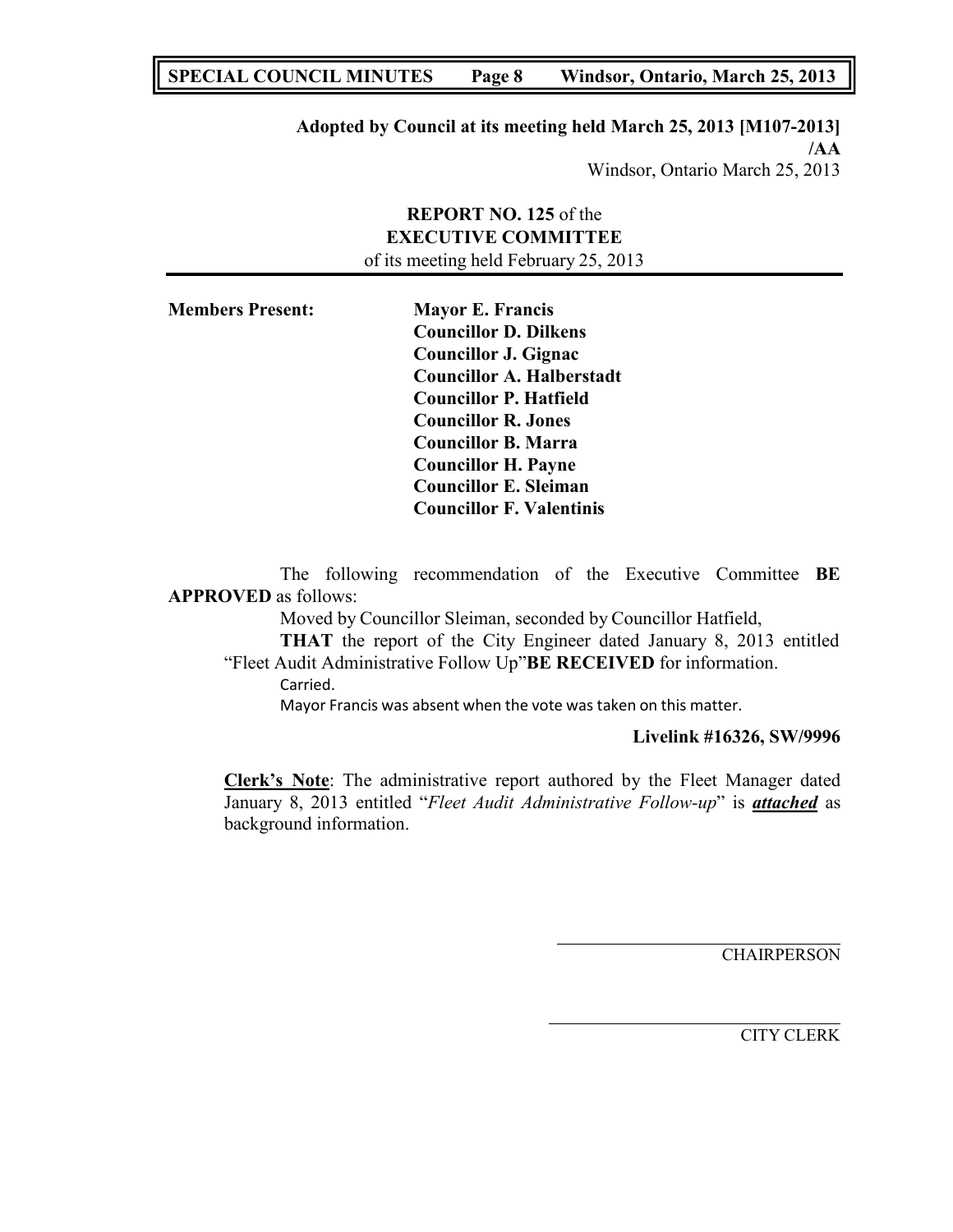## **SPECIAL COUNCIL MINUTES Page 9 Windsor, Ontario, March 25, 2013**

### **Adopted by Council at its meeting held March 25, 2013 [M108-2013] /AA** Windsor, Ontario March 25, 2013

## **REPORT NO. 126** of the **EXECUTIVE COMMITTEE** of its meeting held February 25, 2013

| <b>Members Present:</b> | <b>Mayor E. Francis</b>          |
|-------------------------|----------------------------------|
|                         | <b>Councillor D. Dilkens</b>     |
|                         | <b>Councillor J. Gignac</b>      |
|                         | <b>Councillor A. Halberstadt</b> |
|                         | <b>Councillor P. Hatfield</b>    |
|                         | <b>Councillor R. Jones</b>       |
|                         | <b>Councillor B. Marra</b>       |
|                         | <b>Councillor H. Payne</b>       |
|                         | <b>Councillor E. Sleiman</b>     |
|                         | <b>Councillor F. Valentinis</b>  |

The following recommendation of the Executive Committee **BE APPROVED** as follows:

Moved by Councillor Dilkens, seconded by Councillor Valentinis,

**THAT** City Council **APPROVE** an annual grant, payable to Can-Am Urban Native Non-Profit Homes (Windsor) Inc., in an amount equivalent to the difference between the municipal multi-residential and single residential tax rate for a period of up to 20 years. Continuation of such grant for the full 20 years is subject to Can-Am Urban Native Non-Profit Homes (Windsor) Inc. remaining in compliance with the provisions and requirements of the First Nation, Inuit, Metis, Urban and Rural Housing Program (also known as the FIMUR Housing Program). Carried.

### **Livelink #16409, GH/6905**

**Clerk's Note**: The administrative report authored by the Deputy Treasurer dated February 6, 2013 entitled "*Can-Am Urban Native Non-Profit Homes (Windsor) Inc. – Request for Annual Tax Abatement Grant*" is *attached* as background information.

**CHAIRPERSON**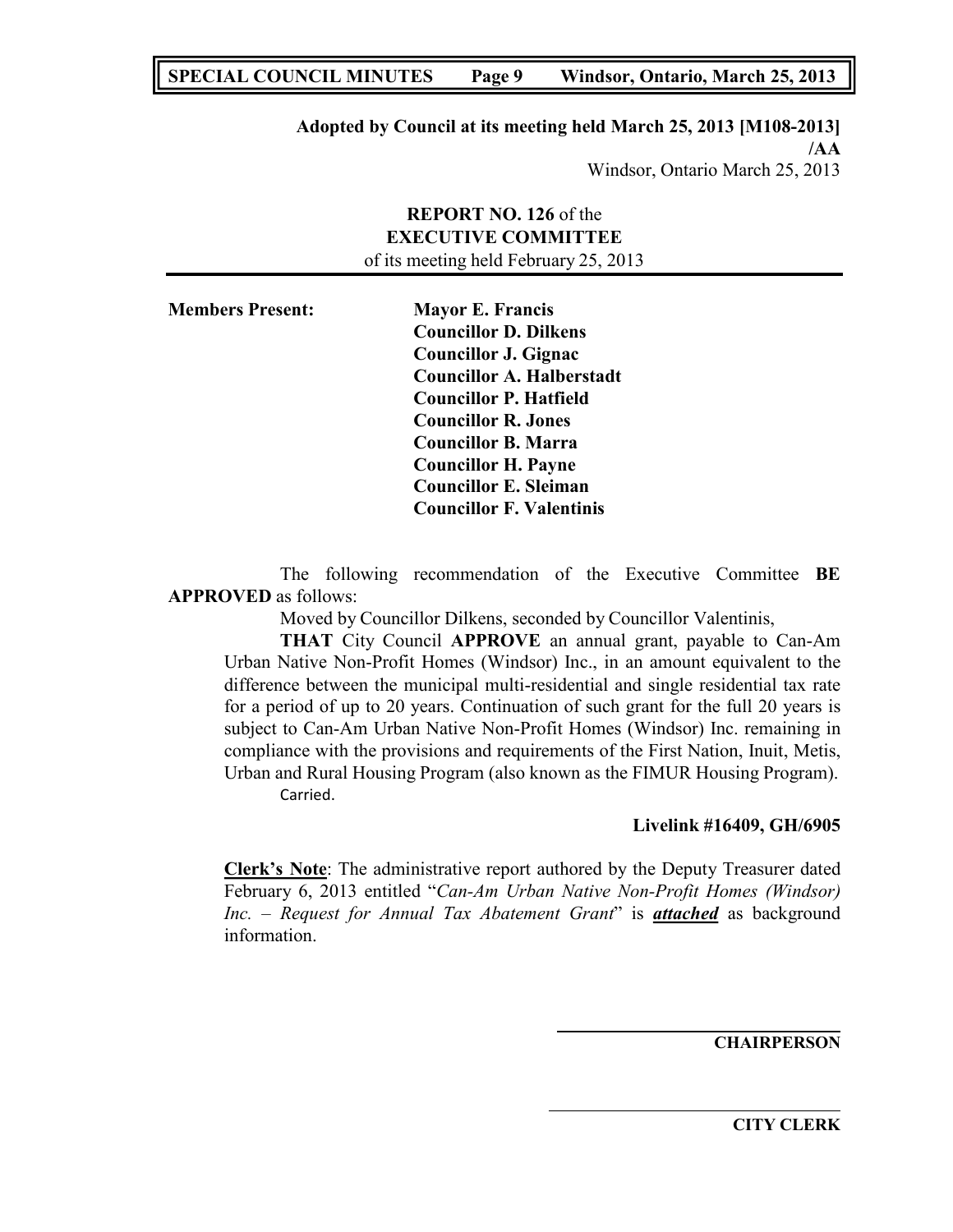### **Adopted by Council at its meeting held March 25, 2013 [M109-2013] /AA** Windsor, Ontario March 25, 2013

## **REPORT NO. 127** of the **EXECUTIVE COMMITTEE** of its meeting held February 25, 2013

| <b>Members Present:</b> | <b>Mayor E. Francis</b>          |
|-------------------------|----------------------------------|
|                         | <b>Councillor D. Dilkens</b>     |
|                         | <b>Councillor J. Gignac</b>      |
|                         | <b>Councillor A. Halberstadt</b> |
|                         | <b>Councillor P. Hatfield</b>    |
|                         | <b>Councillor R. Jones</b>       |
|                         | <b>Councillor B. Marra</b>       |
|                         | <b>Councillor H. Payne</b>       |
|                         | <b>Councillor E. Sleiman</b>     |
|                         | <b>Councillor F. Valentinis</b>  |
|                         |                                  |

The following recommendation of the Executive Committee **BE APPROVED** as follows:

Moved by Councillor Dilkens, seconded by Councillor Hatfield,

**THAT** the Acceptable Use Policy update as presented **BE APPROVED,** and further

**THAT** upon proclamation of the current amendment to the Child and Family Services Act currently before the Legislature, the proposed amended update to the Acceptable Use Policy **BE APPROVED**

Carried.

# **Livelink #16405, SI2013**

**Clerk's Note**: The administrative report authored by the Executive Director of Information Technology dated February 7, 2013 entitled "*Acceptable Use Policy - Update*" is *attached* as background information.

**CHAIRPERSON**